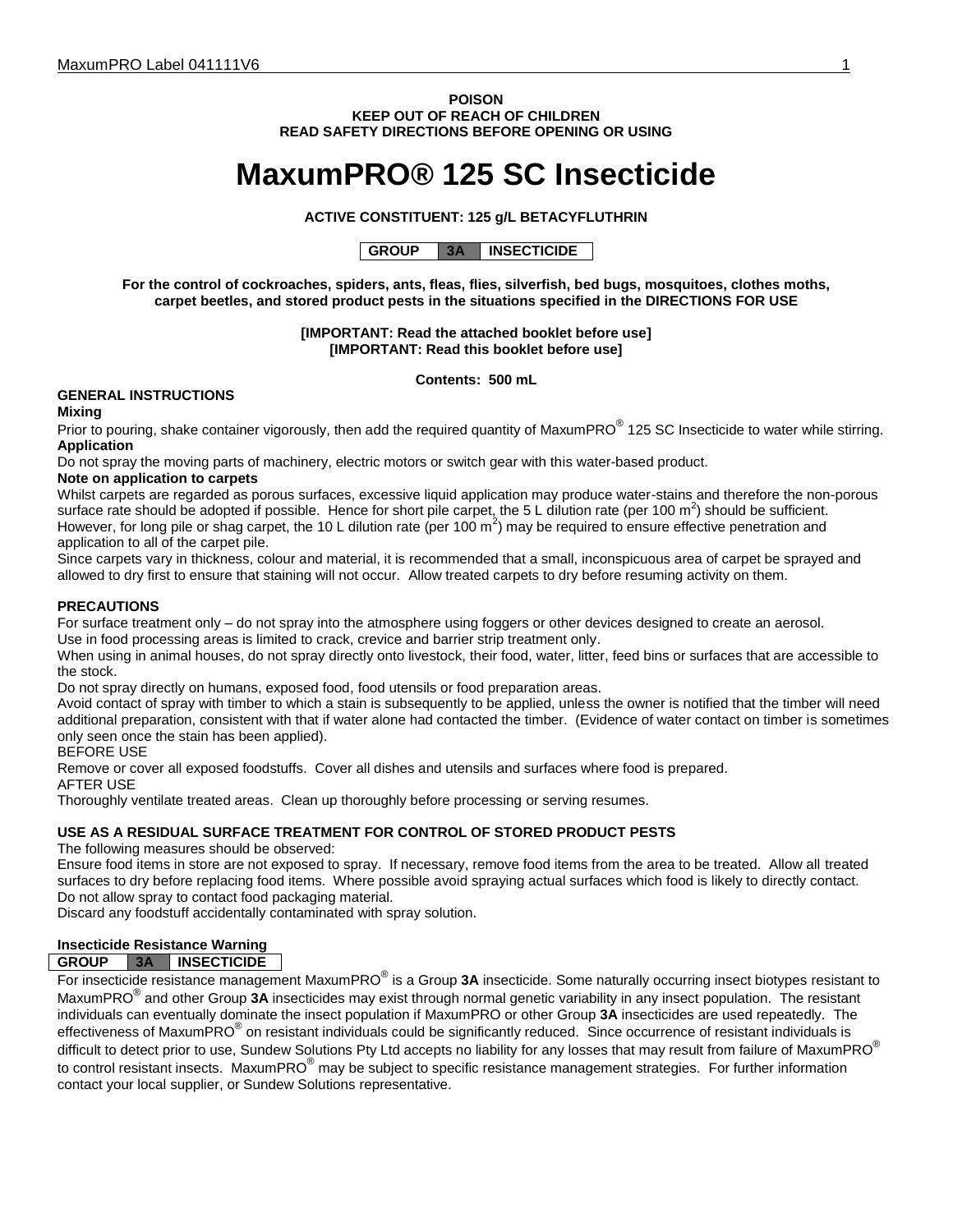# **DIRECTIONS FOR USE**

| <b>SITUATION</b>                                                                                                                                                                                                              | <b>RATE</b>                                          | <b>PEST</b>                 | <b>CRITICAL COMMENTS</b>                                                                                                                                                                                                                                                                                                                                                                                                                                                                                                                                                                                                                                                                      |
|-------------------------------------------------------------------------------------------------------------------------------------------------------------------------------------------------------------------------------|------------------------------------------------------|-----------------------------|-----------------------------------------------------------------------------------------------------------------------------------------------------------------------------------------------------------------------------------------------------------------------------------------------------------------------------------------------------------------------------------------------------------------------------------------------------------------------------------------------------------------------------------------------------------------------------------------------------------------------------------------------------------------------------------------------|
| <b>Meatworks</b><br>(non-product<br>areas), farm<br>buildings, food<br>processing<br>establishments,<br>shops, offices,<br>factories,<br>storerooms,<br>hospitals,<br>schools,<br>barracks,<br>houses, ships,<br>rubbish tips |                                                      |                             | On non-porous surfaces, apply at a rate of 5 L of prepared spray per 100<br>$m2$ not exceeding the point of run-off.<br>On porous surfaces or for use through power equipment, apply at a rate<br>of 10 L of prepared spray per 100 $m^2$ not exceeding the point of run-off.                                                                                                                                                                                                                                                                                                                                                                                                                 |
|                                                                                                                                                                                                                               | Initial or<br>cleanout rate<br>4 mL/L<br>Maintenance | Cockroaches                 | Conduct a thorough inspection and apply spray to known and potential<br>cockroach harbourages. A barrier spray around areas where cockroach<br>infestations may be originating is also suggested. Repeat application as<br>required. Where application of a spray is not suitable, it is recommended<br>that a registered cockroach gel be used.                                                                                                                                                                                                                                                                                                                                              |
|                                                                                                                                                                                                                               | rate<br>2 mL/L                                       | Web spinning<br>spiders     | Spray spiders, their webbing and areas where spiders may hide. Leave<br>webbing in place for a few days to optimise efficacy.                                                                                                                                                                                                                                                                                                                                                                                                                                                                                                                                                                 |
|                                                                                                                                                                                                                               |                                                      | Non-web<br>spinning spiders | Spray areas where spiders are known to occur.                                                                                                                                                                                                                                                                                                                                                                                                                                                                                                                                                                                                                                                 |
|                                                                                                                                                                                                                               |                                                      | Ants                        | Where possible, locate the nest and spray directly into nest entrances.<br>Penetration of insecticide can be assisted by pre-wetting sandy and<br>porous soils with water. A thorough soaking treatment with insecticide<br>mixture is required to destroy the nest. If nest cannot be located then<br>spray infested areas.                                                                                                                                                                                                                                                                                                                                                                  |
|                                                                                                                                                                                                                               |                                                      | Fleas                       | Clean or vacuum infested areas and dispose of the collected dust in the<br>garbage in a sealed plastic bag. Lightly spray all infested areas<br>concentrating under furniture, etc. Treat pets with a registered flea<br>control product. See note on application to carpets.                                                                                                                                                                                                                                                                                                                                                                                                                 |
|                                                                                                                                                                                                                               |                                                      | Flies and<br>mosquitoes     | Spray surfaces where flies and mosquitoes are known to come to rest.<br>Flies - include external surfaces that are exposed to the morning sun.<br>Mosquitoes - spray walls, awnings, fences and vegetated areas near<br>buildings.<br>Note: the perception of the level of control of flying insects achieved<br>within any given area treated with a residual surface spray will be affected<br>by the extent of migration of individuals from external untreated areas. A<br>residual spray will only control those insects that alight on the treated<br>surfaces and therefore complete elimination of flying insects from the<br>treated area should not necessarily always be expected. |
|                                                                                                                                                                                                                               |                                                      | Silverfish                  | Spray areas of potential and existing infestations eg under skirting boards<br>and furniture where dark conditions may favour silverfish populations. If<br>spraying inside cupboards or storage areas, remove clothing and<br>utensils, etc before spraying.                                                                                                                                                                                                                                                                                                                                                                                                                                 |
|                                                                                                                                                                                                                               |                                                      | Clothes moths               | Spray surfaces in areas where clothes are stored. DO NOT spray the<br>clothes.                                                                                                                                                                                                                                                                                                                                                                                                                                                                                                                                                                                                                |
|                                                                                                                                                                                                                               |                                                      | Carpet beetles              | Apply to infested carpets, particularly in areas of little or no traffic and<br>underneath windows where adult beetles may be entering the building.<br>See note on application to carpets.                                                                                                                                                                                                                                                                                                                                                                                                                                                                                                   |
|                                                                                                                                                                                                                               |                                                      | Bed bugs                    | Apply to the bed frame and walls, cracks, crevices and skirting boards in<br>the vicinity of the bed.                                                                                                                                                                                                                                                                                                                                                                                                                                                                                                                                                                                         |
|                                                                                                                                                                                                                               |                                                      | Stored product<br>pests     | The use of this product for the control of stored product pests should be<br>considered part of an integrated strategy to prevent development of<br>insect populations. Best results will be obtained where good hygiene is<br>maintained. Infested areas should be cleaned prior to application and<br>regularly cleaned thereafter to reduce food sources for pests. When<br>treating for beetle pests, pay special attention to sheltered areas such as<br>cracks and crevices, under furniture and equipment, floors, walls and<br>shelves. Adult moths can be controlled by spraying walls and surfaces<br>where the flying moths come to rest.                                          |
| Rubbish tips                                                                                                                                                                                                                  | Knockdown<br>spray<br>1 mL/2 L                       | $\overline{Flies}$          | Spray surfaces of rubbish. Apply 200-300 mL of spray/m <sup>2</sup> .                                                                                                                                                                                                                                                                                                                                                                                                                                                                                                                                                                                                                         |

# **NOT TO BE USED FOR ANY PURPOSE, OR IN ANY MANNER, CONTRARY TO THIS LABEL UNLESS AUTHORISED UNDER APPROPRIATE LEGISLATION**

**USE IN FOOD PROCESSING AREAS IS LIMITED TO CRACK, CREVICE AND BARRIER STRIP TREATMENT ONLY TO BE USED BY LICENSED PEST CONTROL MANAGERS ONLY**